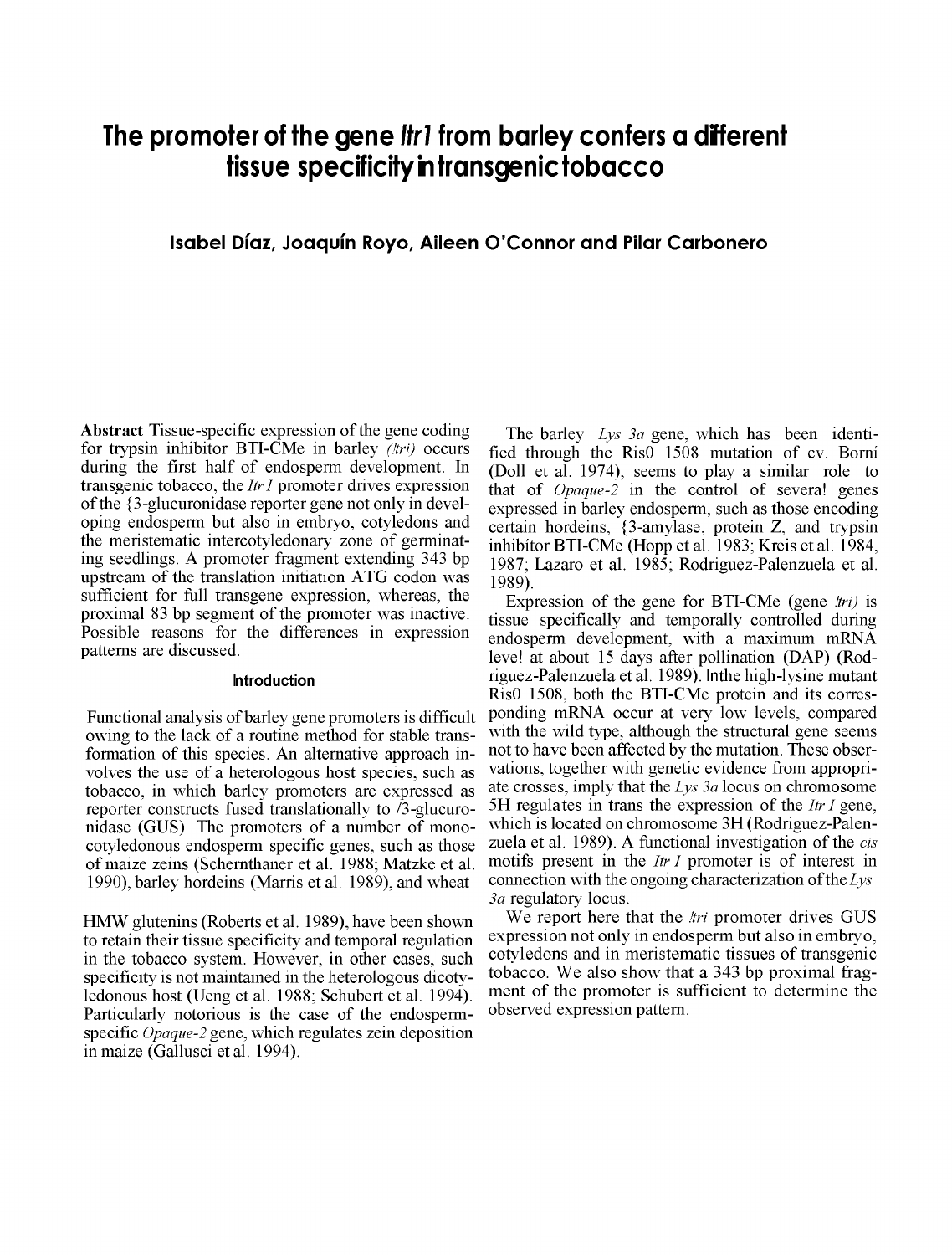### **Materials and methods**

#### **Biological materials**

Tobacco plants (Nicotiana tabacum cv. SR1) used in the transformation experiments were grown axenically in sucrose-MS medium (Murashige and Skoog 1962) at  $25^{\circ}$ C under a 16:8 h photoperiod. After rooting in the presence of kanamycin, transformed plants were transferred to soil and grown in the greenhouse, where they were allowed to self-fertilize.

Barley plants (Hordeum vulgare L. cv. Bomi) were grown under greenhouse conditions or in growth chambers. Endosperms, embryos and aleurones were hand-dissected from seeds at different DAP. Coleoptiles and roots were harvested from seeds grown in the dark for 4 days at  $27^{\circ}$ C under sterile conditions. Leaves were collected after 10 days under a 16:8 h photoperiod. After harvesting, plant tissues were frozen in liquid nitrogen and stored at  $-70^{\circ}$ C until used for RNA extraction.

Construction of chimeric genes and tobacco transformation

Five Itr1 gene promoter fragments were obtained extending from the ATG translation initiation codon to the indicated restriction sites at their 5' ends (S, Sall; K, KpnI; H, HaeIII; Sp, SphI; P, Pvu, II). These fragments were fused in-phase to the  $\beta$ -glucuronidase reporter gene (Jefferson et al. 1987) in the binary vector pBin19 (Bevan 1984), to obtain the following constructions as schematically represented in Fig. 1:pS ( $-2369$ : GUS), pK ( $-1969$ : GUS), pH ( $-816$ : GUS), pSp  $(-343 \cdot GUS)$  and pP  $(-83 \cdot GUS)$ . These were introduced into Agrobacterium tumefaciens LBA4404 cells (Hoekema et al. 1983). Leaf disc transformation of axenic tobacco cultures, selection in 100 µg/ml kanamycin, and plant regeneration followed established protocols (Horsch et al. 1985).

Quantification and histochemical localization of GUS activity in transgenic tobacco

Fluorometric assays of the GUS enzyme were performed as described by Jefferson (1987). Tissues were ground in the GUS extraction buffer and, after centrifugation, the supernatants were collected and mixed with an equal volume of the same buffer containing 2 mM 4-methyl-umbelliferyl glucuronide (MUG). The reactions were carried out in a final volume of 100 µl at 37°C for 1 h and stopped with 900  $\mu$ l of 0.2 M Na<sub>2</sub>CO<sub>3</sub>. Fluorescence was measured at 455 nm, using 4-methyl-umbelliferone (MU) as an internal control. Protein content was determined with the BioRad kit using bovine serum albumin as standard.

Histochemical GUS detection was performed essentially as described by DeBlock and Debrouwer (1992). After pretreating the tissues in 100 mM phosphate buffer, pH 7.0, 1 mM spermidine, they were vacuum infiltrated with a solution containing 2 mM 5-bromo-4-chloro-3-indolyl-*ß*-glucuronic acid (X-GLUC) at 37°C. After staining, green tissues were cleared of chlorophyll by washing with absolute ethanol. Seeds taken at different developmental stages were hand dissected. Thin sections  $(10-25 \mu m)$  from stained half seeds were obtained after imbibition in 70-2218-500 Historesine (Reichert Jung) using a Jung Autocut 2055, Leica microtome.

#### RNA extraction and Northern blot analysis

Total RNAs were purified after phenol/chloroform extraction by LiCl precipitation as described by Lagrimini et al. (1987). For Northern analysis, mRNA was separated on 1.2% agarose, 7%

formaldehyde gels and transferred to Hybond-N membranes (Amersham), according to the manufacturer's instructions. Hybridization was performed at 65°C by standard procedures (Sambrook et al. 1989), using as specific probe BTI-CMe cDNA (Rodriguez-Palenzuela et al. 1989) that was <sup>32</sup>P-labelled by the random primer labelling procedure of Feinberg and Vogelstein (1983).

## **Results**

GUS activity in transgenic tobacco seeds directed by the *Itr1* gene promoter

Chimeric genes, constructed by fusing barley Itrl promoter fragments, extending to positions  $-2369$ ,  $-1969$ ,  $-816$ ,  $-343$  and  $-83$  bp upstream of the ATG translation initiation site, to the GUS reporter gene (Fig. 1), were introduced into tobacco by Agrobacterium-mediated transformation and kanamycin selection. GUS activity was assayed in leaves, roots and mature seeds of transgenic plants and found to be significantly above background levels only in seeds (Table 1). All gene promoter constructions, except the shortest (pP,  $-83$  bp), gave expression levels that were not significantly different from each other. A possible negative effect of the Sall-KpnI segment of the promoter (Table 1) might have been obscured by the observed scatter among the activity values for individual transformants with a given construct (Fig. 2). Such quantitative variations among transformants have been repeatedly observed and have been attributed to position effects and other factors.

Temporal regulation of the Itr1 gene was investigated in transgenic tobacco seeds harvested at different times after pollination (Fig. 3). GUS activity above background levels was first detected at 12 DAP and increased to reach a maximum at about 20 DAP for all



Fig. 1A Schematic representation of the gene for barley trypsin inhibitor BTI-CMe Restriction endonuclease sites for SalI (S), KpnI (K), HaeIII (H), SphI (Sp), PvuII (P) are indicated. The coding region has no introns and is hatched. B Chimeric constructs derived from different endonuclease restriction fragments of the promoter in A, fused to the  $\beta$ -glucuronidase/nopaline synthase (GUS/NOS) reporter gene. Numbers at the 5' ends of the constructs refer to nucleotide positions relative to the ATG translation initiation site. This nucleotide sequence appears in the EMBL database under the accession number X65875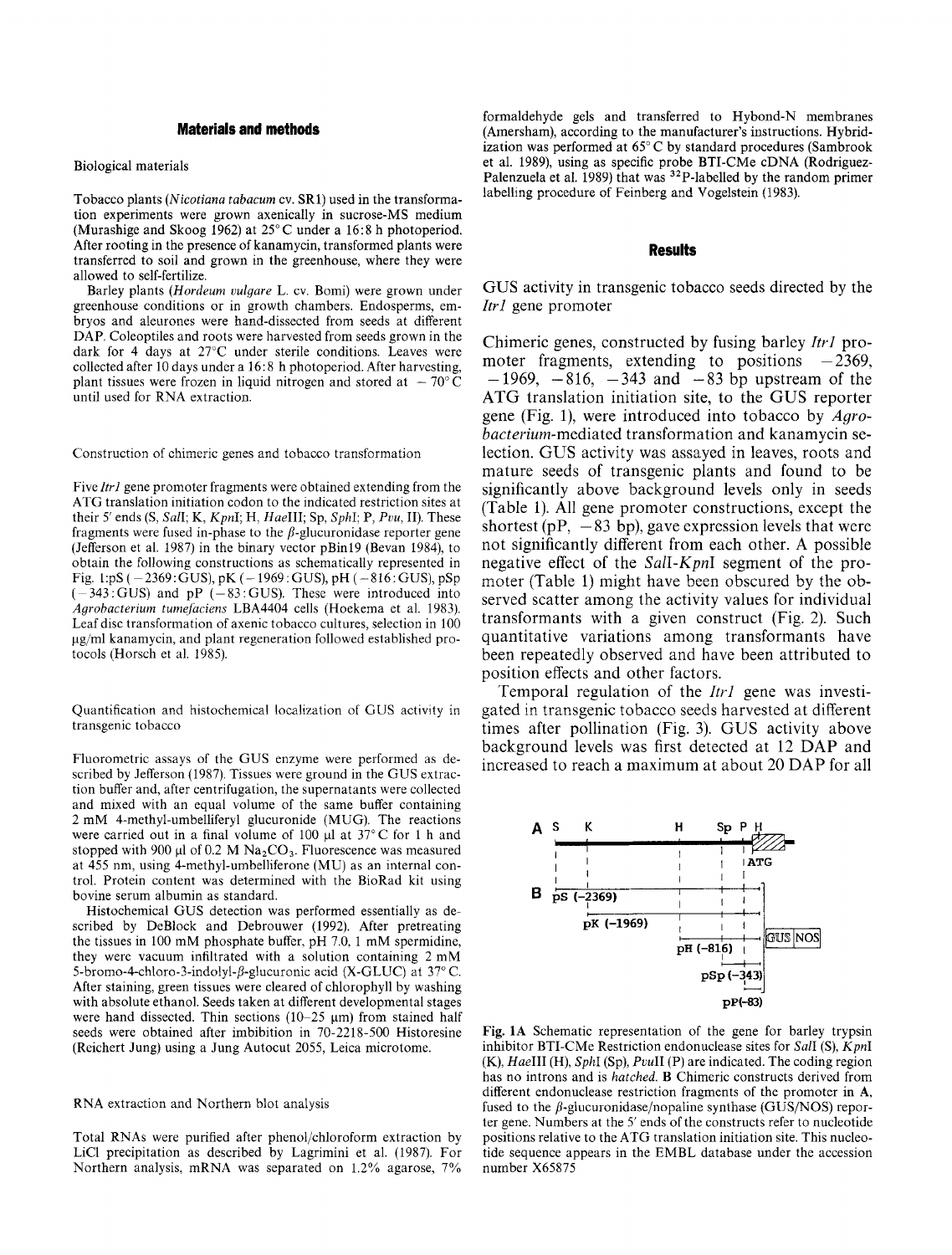Table 1 Average GUS specific activity [picomoles 4-methylumbelliferone (4-MU) per minute per microgram protein] of dry seeds, leaves and roots of tobacco stably transformed with chimeric contructs derived from the promoter of barley trypsin inhibitor BTI-CMe fused to the  $\beta$ -glucuronidase reporter gene. Data are average values with their standard deviations. The number of plants analysed appears in brackets

| $pS(-2369)$                                                                     | $65 + 49(9)$                                                                                             |                                                                                                                                        |                                                                                                                                            |
|---------------------------------------------------------------------------------|----------------------------------------------------------------------------------------------------------|----------------------------------------------------------------------------------------------------------------------------------------|--------------------------------------------------------------------------------------------------------------------------------------------|
| $pK(-1969)$<br>$pH(-816)$<br>$pSp(-343)$<br>$pP(-83)$<br>SR <sub>1</sub><br>35S | $109 + 31(10)$<br>$120 \pm 63$ (8)<br>$139 \pm 99(9)$<br>$19 \pm 6(8)$<br>$14 + 2(7)$<br>$\sim$ 7000 (4) | $3.1 + 1.2(9)$<br>$2.5 \pm 0.4$ (10)<br>$2.9 \pm 0.3$ (8)<br>$3.2 + 0.9(9)$<br>$2.3 + 0.7(8)$<br>$2.0 \pm 0.7$ (6)<br>$\sim 200000(4)$ | $1.6 \pm 0.7(9)$<br>$2.3 \pm 0.4$ (10)<br>$1.9 + 0.9(8)$<br>$2.0 \pm 0.7$ (9)<br>$1.7 \pm 0.6$ (8)<br>$1.3 + 0.5(6)$<br>$\sim$ 120 000 (4) |



Fig. 2 Expression of GUS activity in mature seeds of transgenic tobacco plants. Each point represents the GUS activity of one independent transformant (50 seeds pooled from 3 to 4 independent pods), expressed as picomoles of 4-MU per min per microgram of total protein SR1, untransformed seeds

gene constructions, except for the minimal one  $(pP)$ ,  $-83$  bp).

Histochemical analysis of developing endosperm and young seedlings

GUS expression during seed development was investigated in all transformants by histochemical staining. Again, all constructs, except the shortest  $(pP)$ , gave the



Fig. 3 Temporal expression of GUS activity (picomoles MU per minute per milligram protein) during seed development of transgenic tobacco. (DAP days after pollination) One representative plant is shown for each construct  $\overline{O}$  pP (-83),  $\bullet$  pSp (-343),  $\overline{O}$  pH  $(-816)$ ,  $\blacksquare$  pK  $(-1969)$ ,  $\blacktriangle$  pS  $(-1369)$ ,  $\triangle$  non transformed SR1 control

same expression pattern, which is illustrated in Fig. 4. Activity was detected both in the embryo and in the endosperm. In the endosperm, it declined after 20 DAP and became undetectable at maturity. This was checked by staining hand-dissected endosperms (not shown). In the embryo, GUS activity persisted into the dry stage (Fig. 4a–e). During germination, after imbibition of seeds, when fast growth of root and cotyledons began, activity was detected in the cotyledons (Fig. 5f-h). At later stages (6-8 days of germination), when cotyledons began to expand, GUS activity was localized in the vascular region and in the area between the intercotyledonary zone and the hypocotyl, where the shoot meristem is located (Fig. 5i, j, l, m). GUS expression also appeared in the region that separates root cells from hypocotyl cells (Fig. 5k). No activity was detected anywhere when the first true leaves began to emerge (10 to 12 days of germination).

Expression of the Itr1 gene in barley

To ascertain whether the *Itr1* gene is expressed in barley tissues other than endosperm, Northern blot analysis of total RNAs from barley embryo, endosperm, aleurone, coleoptile, roots and leaves, was carried out using the complete BTI-CMe cDNA as a probe. As shown in Fig. 5, expression was detected only in the endosperm and not in the other parts analysed, even after long exposure times. A ribosomal DNA probe was used to ascertain that equal amounts of RNA had been applied in each lane.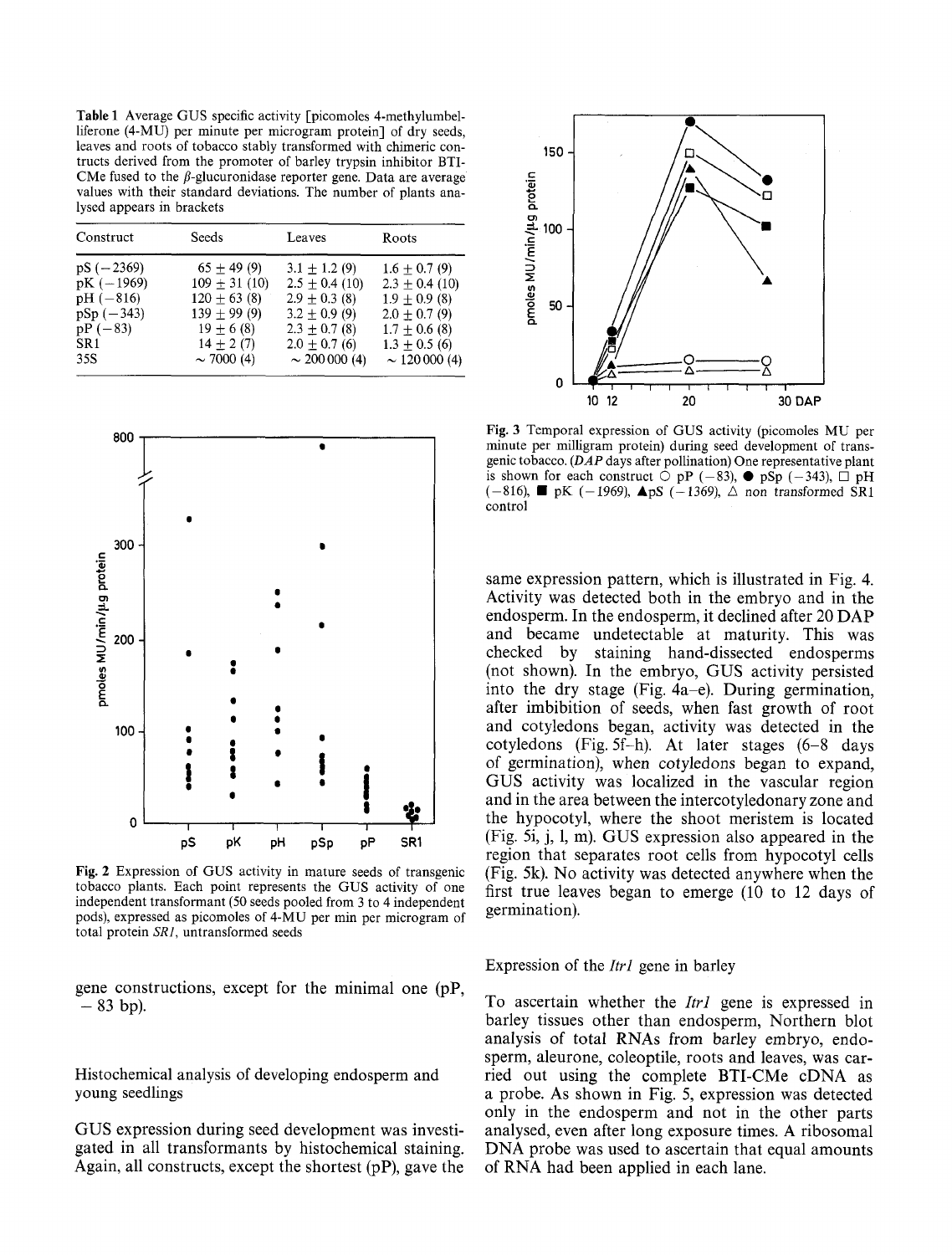

Fig. 4a-m Histochemical localization of GUS activity in transgenic  $pSp(-343)$  tobacco seeds and R1 seedlings, a Developing seeds: 4, 8. 10, 14, 18. 25 DAP. b Transgenic dry seed between positive (35S) and negative (non-transformed SRI) controls, c, d. e Transverse

sections of 10 DAP. 20 DAP and dry seeds. Endosperm (arrowhead). embryo *(star),* f j Germinating seedlings after selling of the primary transformants and selection on kanamycin. k, I. m Details from h, i and j respectively